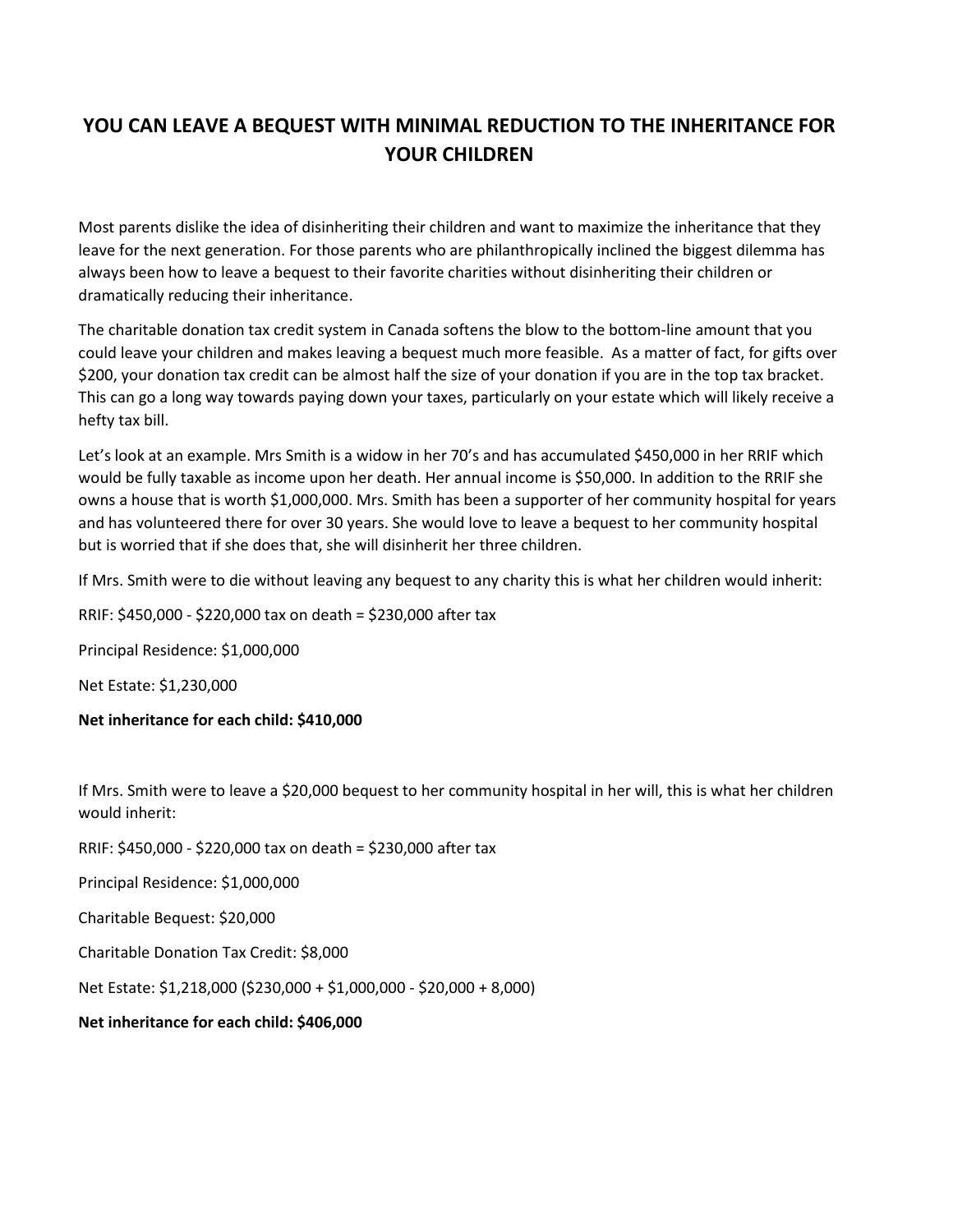If Mrs. Smith were to leave a \$100,000 bequest to her community hospital in her will, this is what her children would inherit:

RRIF: \$450,000 - \$220,000 tax on death = \$230,000 after tax

Principal Residence: \$1,000,000

Charitable Donation: \$100,000

Charitable Donation Tax Credit: \$40,000

Net Estate: \$1,170,000 (\$230,000 + \$1,000,000 - \$100,000 + 40,000)

## **Net inheritance for each child: \$390,000**

If Mrs. Smith were to donate her entire RRIF and leave a \$450,000 bequest to her community hospital by naming the charity the beneficiary of her RRIF, this is what her children would inherit:

RRIF: \$450,000 - \$220,000 tax on death = \$230,000

Principal Residence: \$1,000,000

Charitable Donation: \$450,000

Charitable Donation Tax Credit: \$180,000

Net Estate: \$960,000 (\$230,000 + \$1,000,000 - \$400,000 + 160,000)

## **Net inheritance for each child: \$320,000**

The bottom line is that a donation of \$20,000 would only reduce the inheritance that Mrs. Smith could leave for her children by \$4,000 (\$406,000 per child vs \$410,000 with no bequest) and a donation of \$450,000 would reduce the net inheritance for each child by \$90,000 (\$320,000 per child vs \$410,000 with no bequest). However, it would mean providing anywhere from \$20,000 to \$450,000 of funding for purchasing much needed equipment for the community hospital and creating a lasting legacy for Mrs. Smith.

The table below shows the net estate per child based on different bequest amounts. Please note that the numbers have been rounded and are based on 2022 Ontario tax rates.